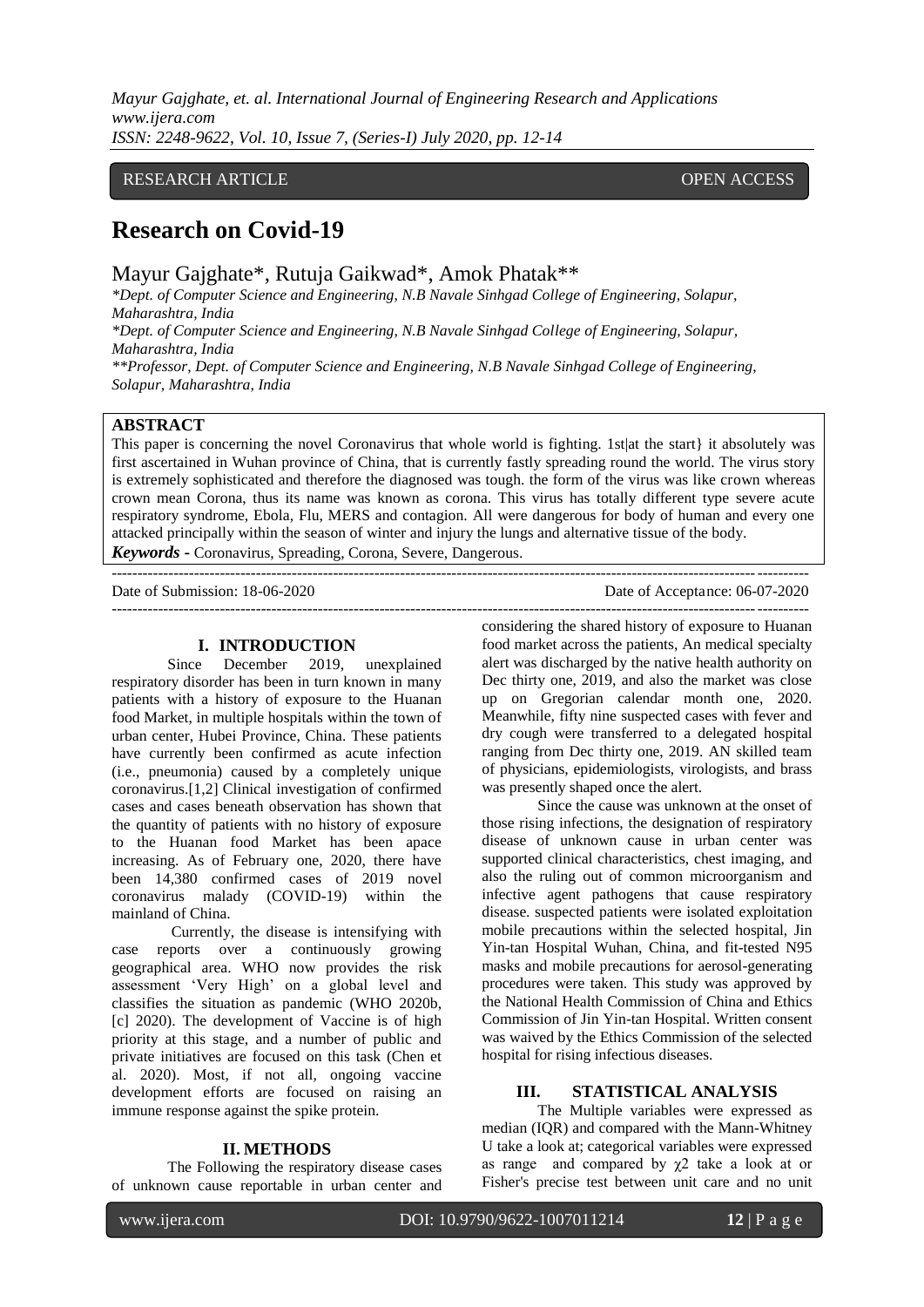care teams. Boxplots were drawn to explain plasma protein and chemokine concentrations.

A two-sided α of but 0·05 was thought of statistically important. applied math analyses were done victimization the SAS computer code, version 9.4, unless otherwise indicated.

#### **IV. RESULTS**

We embarked on to identify peptides with epitope potential terribly} very future COVID-19 immunogen. we've an inclination to commenced by translating the reference sequence of SARS-CoV-2<br>(ACCESSION MN908947, VERSION (ACCESSION MN908947, VERSION MN908947.3) to protein-coding sequence and foreseen potential epitopes in a very window of 9 exploitation netMHC tools (netMHC/II and "-pan" versions, once allotype wasn't available). we have a tendency to known the best 94 foreseen peptides for eleven HLA allotypes  $(94 \times \text{eleven} = 1034)$ , and went additional to validate the binding of these 94 peptides to each allotype in Associate in Nursing in<br>vitro MHC:peptide difficult stability assay vitro MHC:peptide difficult stability assay (NeoScreen<sup>®)</sup>. we have a tendency to removed 8 peptides that were synthetically introduced once translating the compound sequence to organic compound sequence. Of the remaining 1,026 peptides we've an inclination to determined a high degree of overlap between utterly totally different all types, resulting in 777 distinctive peptides.We found that 174 of the 777 distinctive peptides formed a stable peptide-HLA difficult. of those 174 peptides, 48 were previously measured and deposited in IEDB in relevancy severe acute metabolism syndrome and thus the remaining 126 peptides area unit novel. the whole list of expected binders (excluding artificial peptides) is also found among the supplementary material (Supplementary info S1). therefore on first assess potential variability across the stableness measurements we have a tendency to tend to try and made replicate measurements  $(n= 4)$  of 120 peptides on 8 HLA alleles. each organic compound was measured with urea in four totally different concentrations (0M, 2M, 4M, 6M), and that we ascertained a median variance between replicates of 0.10 with a median mean of 0.56. All remaining experiments were performed in duplicate for all concentrations. To any address whether or not or not totally different prediction tools would have higher concordance with measured stability, we have a tendency to tend to performed predictions for all tools listed in Table one. Predictions for the fifteen utterly totally different tools were performed either through their internet server or a stand- alone version, (see Materials and techniques section for details). what's additional, exploitation in-house stability info, we have a tendency to developed PrdX 1.0, a prediction tool for one factor HLA-A\*02:01,

where all totally different tools performed most poorly. we have a tendency to tend to assessed the false positive rate for each tool via Receiver operative Characteristic (ROC) curves, and their space beneath curve (AUC) for all allotypes that had extra than 10 binders. The analysis disclosed that ANN 4.0 achieved the best score for allotype HLA-A\*01:01 (AUC =  $97,47$ ; Figure 1A), closely followed by NetMHCcons 1.1, NetMHCpan\_BA 4.0 and IEDB-AR accord. PrdX 1.0 scored highest for HLA-A\*02:01 (AUC =  $80$  5.54; Figure 1B), NetMHCcons 1.1 scored highest for HLA-A\*03:01  $(AUC =$  seventy 9.25; Figure 1C), and MHCflurry 1.3.0 performed best for HLA-B\*40:01 (AUC = 91.06; Figure 1F). NetMHCstab 0.0 was the only tool that achieved the best score for plenty of than one allotype: HLA-A\*11:01 and HLA-A\*24:02



**Fig -1:** ROC Curves

Figure 1. mythical monster curves for each all kind that bound plenty of than 10 peptides stably (subplots A, B, C, D, E, F, G), H) tools utilized in the benchmark, I) precision-recall curves for HLA-A\*02:01. Corresponding area below curve (AUC) values unit listed in Table a try of.  $(AUC = 89.80;$ 86.03; Figure 1D, E, respectively). Out of the tools tested for HLA class II, IEDB- AR accord achieved the best score for HLA-  $DRB1*04:01$  (AUC = 81,31; Figure 1G). Table a try of provides all United Self-Defense Group of Colombia values, and conjointly the result obtained for each all type is marked in daring. Notably, among the case of HLA-A\*02:01 we've an inclination to ascertained.